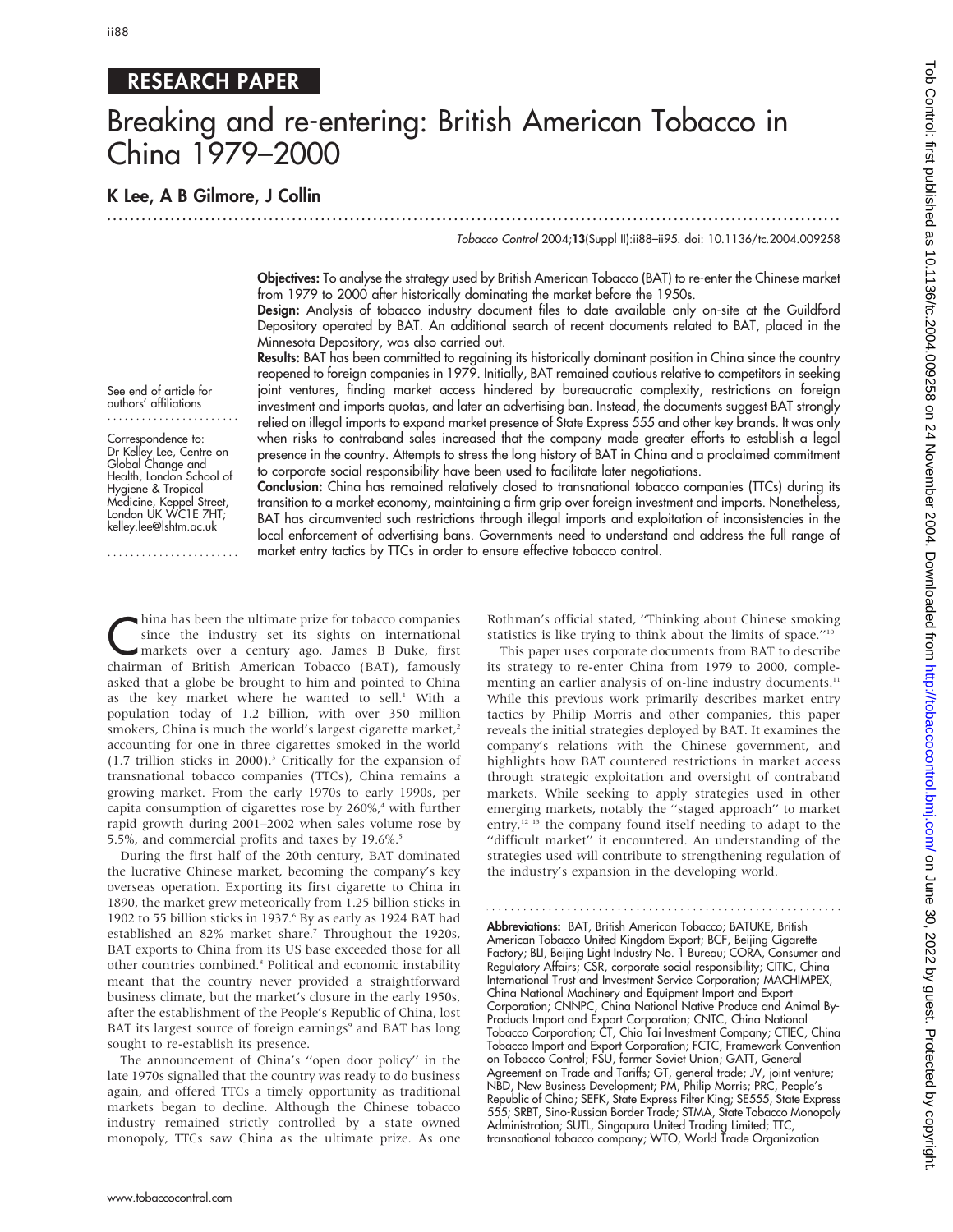#### METHODS

The paper reviews documents only available, at the time of writing, on-site from the BAT Depository in Guildford, UK. Conditions of access to this collection are highly problematic, and precluded systematic searching of the entire collection.<sup>14–</sup> <sup>16</sup> The crude file level index available was iteratively searched in October 2003 using the keywords ''China'', ''Chinese'', "PRC" (People's Republic of China), "Sino\*", "Peking/ Beijing'', ''Shanghai'', ''Guangdong/Canton'', ''Hong Kong'', and ''CNTC''. This resulted in the retrieval of 226 files. In addition, China related regional documents found in files on the Asia-Pacific region of BAT were indexed. A total of 1538 documents were indexed in detail in a specially designed database to enable the construction of an historical narrative. Given the crude index at the Depository, documents on China located under file titles not containing the above keywords are necessarily excluded. Documents placed in the Minnesota Depository related to BAT (around one million pages) were manually searched page by page, given the lack of searchable index, in July and August 2003. Industry trade publications, newspaper articles, and academic journals were reviewed for information relevant to TTCs in China.

#### RESULTS

#### An open door to a ''difficult market''

For the first 30 years of Communist rule (1950s to 1979), the Chinese market remained firmly closed. The ''open door policy'' announced by Deng Xiaoping in 1979 marked a radical policy shift, signalling a desire to integrate market economics with Chinese socialism. TTCs were among the first foreign businesses to explore this opportunity, acutely aware of the need to establish an early competitive advantage. However, initial enthusiasm soon gave way to the realisation that China remained a "difficult market"<sup>9</sup> posing numerous challenges.

First, the complex bureaucracy proved an immediate barrier. Trade remained tightly controlled by a Ministry of Foreign Trade that owned a number of corporations solely responsible for trade in specific commodities.<sup>17</sup> Until the early 1980s, trade in tobacco leaf and cigarettes was the responsibility of the China National Native Produce and Animal By-Products Import and Export Corporation (CNNPC). This structure was replicated at provincial level, where foreign companies needed to establish formal relationships with provincial CNNPC offices. Longstanding tensions between central and provincial government often made this awkward, as the provinces jealously guarded their authority over the local tobacco industry as a lucrative source of tax revenue. BAT's Group Advisor on Chinese Affairs JPHD Payne described the CNNPC as ''a mammoth corporation… locked in a power struggle with several of its Provincial Branch Offices".9

Second, central planning created volatility in leaf production and market instability. In 1980, a poor crop resulted in a severe domestic shortage, but the government's subsequent raising of the procurement price produced a substantial glut as domestic supply grew by 107%.<sup>18</sup> Low grade cigarettes then flooded the market which, along with the limited availability of foreign exchange, prompted the government in 1982 both to reduce foreign imports by 36% annually and to press TTCs to lower their export prices.<sup>9</sup> This led to efforts by TTCs to jointly resist the new policy:

BAT HK, in company with other Western manufacturers, feels that a further increase in the retail price in China is called for… BAT HK met with PMI [Philip Morris International] and RJR [RJ Reynolds] to discuss the former's proposal for the industry to halt further exports to the PRC, until such times as sensible pricing can be achieved.<sup>9</sup>

Third, the Chinese government was not offering foreign ownership and continued to restrict imports, keen only to secure technology and advice to improve manufacturing capacity and leaf growing. For BAT, such opportunities were not enticing:

Let us be under no illusion that the only reason for CNTC's overtures to BATCo (and other foreign manufacturers) is to persuade or coerce us into subsidising a) their leaf development schemes, b) their factory modernisation programmes, so they can rapidly upgrade their quality and compete with us in the export markets of the world…19

In this context, BAT cautiously focused on low risk activities that would bring direct benefits to the company. In 1979 BAT began conducting leaf trials in Yunnan province aiming to establish ''either a possible alternative source for the world market or as an import substitute for the benefit of the Chinese''.9 BAT subsidiaries also made ''regular limited purchases'' of Chinese grown tobacco leaf as gestures of goodwill.<sup>20</sup>

Second, BAT offered to sell new and reconditioned machinery to the Beijing Light Industry No. 1 Bureau (BLI), using the opportunity of a 1979 agreement to establish an exclusive relationship and prevent competitors gaining a similar foothold:

During the Trial Period and any extension of cooperation between the parties, BLI and BAT shall not negotiate or conclude any similar agreement with any other tobacco manufacturer or any other Light Industry Bureau in the People's Republic of China respectively.<sup>21</sup>

From September 1981, BAT publicised its expertise more widely as machinery suppliers, particularly when the Chinese government needed to convert its bumper crop to cigarettes. Brochures were sent to 28 factories in 13 provinces, and machinery was ultimately supplied to at least three factories.<sup>22</sup> While it was unlikely to be financially lucrative, BAT saw such supplies ''mainly as a means to gaining an entree to factories in the provinces, to strengthen our contacts there".9

A third activity was licensed manufacturing of BAT brands. Under the 1979 agreement between BAT and BLI, manufacture was initially limited to local brands, though BAT envisaged expansion to premium brands (most notably State Express 555) if international production standards were attained.23 Relationships during this period were characterised by keenness from the Chinese and by BAT's concern to ensure that cooperation was not financially compromising. This was helped by BAT's exemption from customs on raw materials and other inputs and the payment of a 2% royalty on retail sales of SE555.<sup>24</sup>

BAT's competitors were actively pursuing joint ventures (JVs) during this period. By 1979 it was reported that PM had signed agreements for 10 JVs with Chinese authorities.<sup>11</sup> In 1981 RJ Reynolds became the first TTC to manufacture in China with an agreement with the Xiamen Cigarette Factory to produce Camel Filters to sell through foreign currency outlets, followed in 1986 with the jointly established brand (Jinqiao) for the domestic and export markets.<sup>25 26</sup> Similarly, in 1985 Gallaher International identified a ''successful local manufacturing operation'' as one of the ''prime components of our business" in China.<sup>27</sup>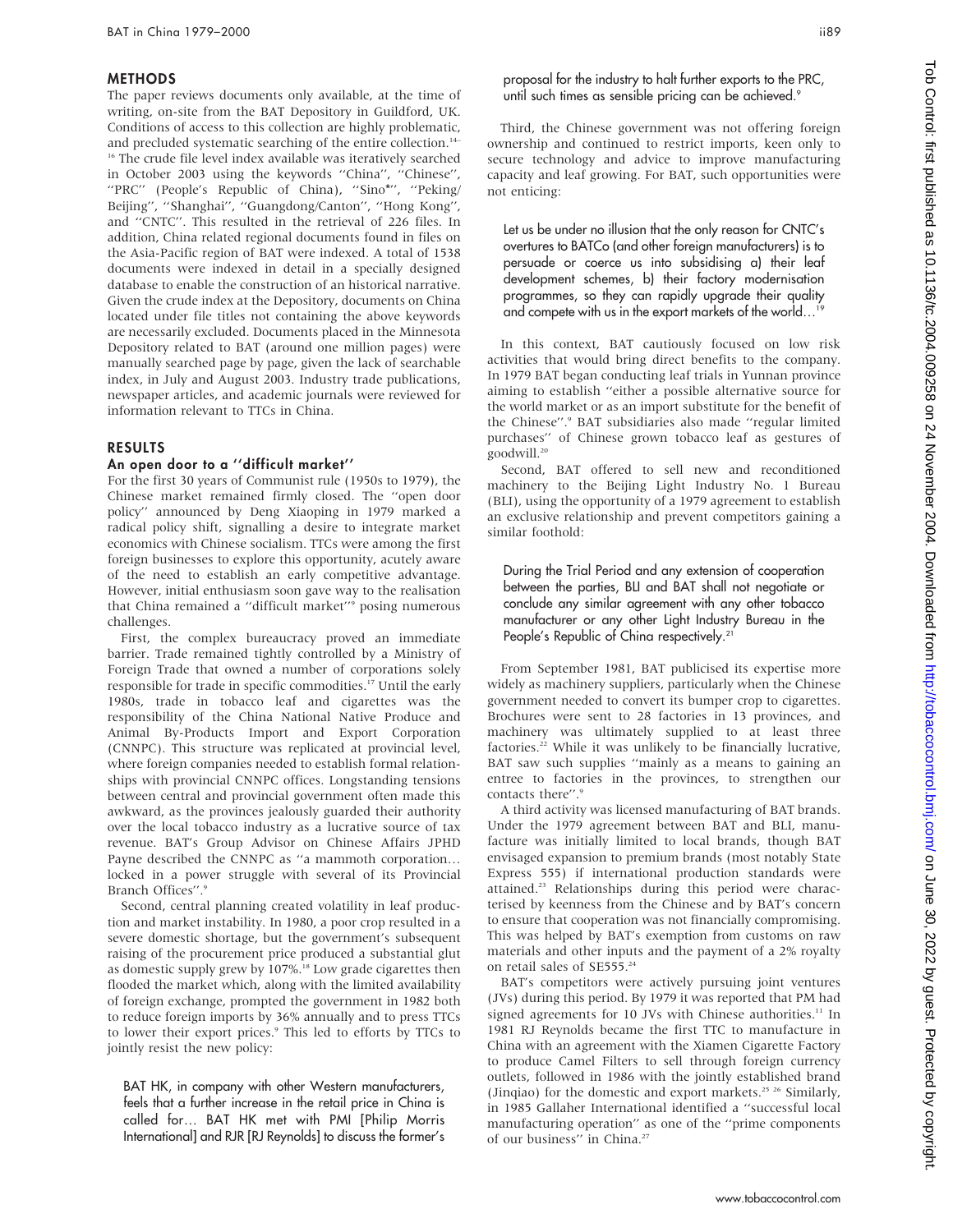In contrast, BAT remained cautious regarding such relationships. A 1983 report by Payne on preliminary discussions regarding JVs in China identified existing guidelines as making it ''difficult to identify positive profitsources''. Establishing a fully owned subsidiary in China was also rejected as untried, with Payne advising not ''to blaze this trail nor to regard that route as a viable alternative without further research".<sup>9</sup> It was concluded that if the Chinese could not ''in advance, demonstrate that their scheme would prove economically beneficial to BAT, no involvement is likely to ensue''.19 Joint ventures by other companies, which the Chinese government hoped would earn much needed foreign currency, were dismissed as unsuccessful and mutually unsatisfactory:

The CNTC are dissatisfied because the 'exporting rules' are circumvented by brand owners selling to Hong Kong (who then re-sell back into the PRC) and the foreign manufacturer is frustrated because he does not have totally free access to the PRC domestic market.<sup>28</sup>

BAT was especially cautious about the prospects of local manufacture of its international brands, particularly  $SE555$ ,<sup>27</sup> and expressed ongoing protectiveness of its ''crown jewels''.29 The value accorded to SE555 demonstrates the continuing relevance of BAT's pre-revolutionary dominance in China:

BAT has received many requests from PRC organisations wishing to manufacture SE 555 under licence, as this is still the most prestigious and best remembered International brand. None of the proposals indicate any real return to BAT. Until the joint venture rules become more attractive to the foreign partner, and the necessary brand ownership safeguards are incorporated, licensing of SE 555 for local manufacture will not be contemplated.<sup>27</sup>

In 1986 BAT did sign a memorandum of understanding with the Hong Kong based Chia Tai Investment Company (CT) to explore a possible joint venture focusing initially on leaf processing with the later prospect of cigarette manufacture and sales.<sup>30</sup> Yet its prospective partner apparently viewed BAT's position as overcautious, seeming to feel that ''BAT should not be seeking cast-iron guarantees [of sufficient financial returns] either from PRC or from C-T".<sup>31</sup>

Overall, the Chinese market was assessed by BAT as ''highly unfavourable to western manufacturers''. BAT felt its competitors had ''launched into premature manufacture'' of lower quality products, while BAT restricted itself to economically viable leaf growing and machinery.<sup>19</sup> It took care to receive payment in hard currency, and satisfied itself with widening its ''network of contacts''. BAT's strategy was ''to keep a profitable foot in the Chinese door without extensive or irrevocable commitment, so that, if and when conditions become favourable, BAT will have a profitable base from which to expand''.27

#### Use of ''alternative export routes/customers'' to ''improve direct penetration''

While BAT remained wary about expanding its legal presence in China, documents suggest that illegal imports rapidly increased from the early 1980s to dramatically exceed legal imports. Tighter quotas introduced under the newly formed China National Tobacco Corporation (CNTC) kept all legal imports restricted to 1400 million sticks in 1982. Yet BAT describes rapidly growing sales to China during this period. In 1987 sales to the Far East region reached four times the 1986 volume, attributed in large part to ''expanded distribution and demand" in China.<sup>32</sup> In November 1990, total monthly sales to China by BAT alone reached a record high of 2343.7 million sticks (28 128 million per year).<sup>33</sup> By comparison, official figures for legal imports by all TTCs in 1990 was only 10 551 million.<sup>34</sup>

One key supply route for contraband during this period was from Hong Kong to the Xiamen Special Economic Zone Trade Company Limited, located in the southeast province of Fujian. From Xiamen, stock was transported onwards to other regions of the country. This included what BAT called "Sino-Russian Border Trade" (SRBT) where sales figures cited for specific brands reveal the scale of illicit operations. In November 1986, total shipments were 56 million sticks per month.<sup>35</sup> By January 1989, monthly sales of SEFK (State Express Filter King) alone reached 40 million sticks (480 million annually), while sales of Kent were expected to reach 180 million sticks per month (2160 million per year).<sup>36</sup> The projected sale of SE555 for 1989 in China, which BAT deemed to offer no ''real return'' if manufactured locally under licence,<sup>27</sup> was projected at 233 million sticks per month (2800 million per year).<sup>37</sup> So successful was this trade that the potential impact of local production may have restricted enthusiasm for a more substantial legitimate presence. For example, it was noted that, in discussions on developing a joint venture, ''C-T appreciate that BAT may be apprehensive re effect on BAT HK's exports to PRC''.30

The documents suggest an occasional lack of organisational cohesion and an inability to exert sufficient control over some distributors. For example, shipments from Hong Kong to Xiamen intended for the SRBT were found diverted to Bangladesh, Taiwan and elsewhere.<sup>38</sup> In 1983 Payne expressed concern ''at the leakage of cigarettes from the People's Republic of China (PRC) to other Far Eastern territories''.9 This ''leakage'' was addressed in meetings in August and September 1986, with concerns including the impact on the highly profitable operations of BAT distributor Singapura United Trading Limited (SUTL) (see Collin et al in this supplement).39 In meeting notes dated 22 September 1986, Ronayn Coburn (BAT Singapore) wrote:

[I]t was yet again made clear to BATHK that the continued disruption to BATUKE [British American Tobacco United Kingdom Export]/SUTL interests in the key Bangladesh market resultant from massive leakage from Hong Kong was totally unacceptable. This situation, it was reiterated, was not only putting the BATUKE/SUTL operation and relationship at increasingly serious risk but also, in Group terms, placing in grave jeopardy a source of major financial contribution…

Under no circumstances will any further shipments of SEFK be made to Xiamen SEZ since BATUKE (RJMC) [Coburn] at least remains convinced that this customer, beyond all reasonable doubt, has been a principal, if not the sole, source of leakage in recent months.<sup>40</sup>

Despite ''leakage'', there was only a brief halt to supplies and smuggling remained remarkably lucrative. From 1989– 1993 BAT exports to China quadrupled, with only a small proportion (5.4% in 1993) reportedly passing through legal channels.41 The ''strength of the cross-border trade from Hong Kong into the semi-autonomous Southern provinces''42 ensured BAT brands reached key urban markets and beyond.

By the early 1990s, however, BAT's reliance on contraband led to a growing sense of vulnerability, particularly as competitors pursued a legal presence in China. In 1991 Rothmans formed a joint venture in Shandong to produce three brands, $21$  43 and in 1993 PM concluded a joint venture to manufacture Marlboro in Shanghai. The fear that this greater manufacturing presence by TTCs in China would lead to a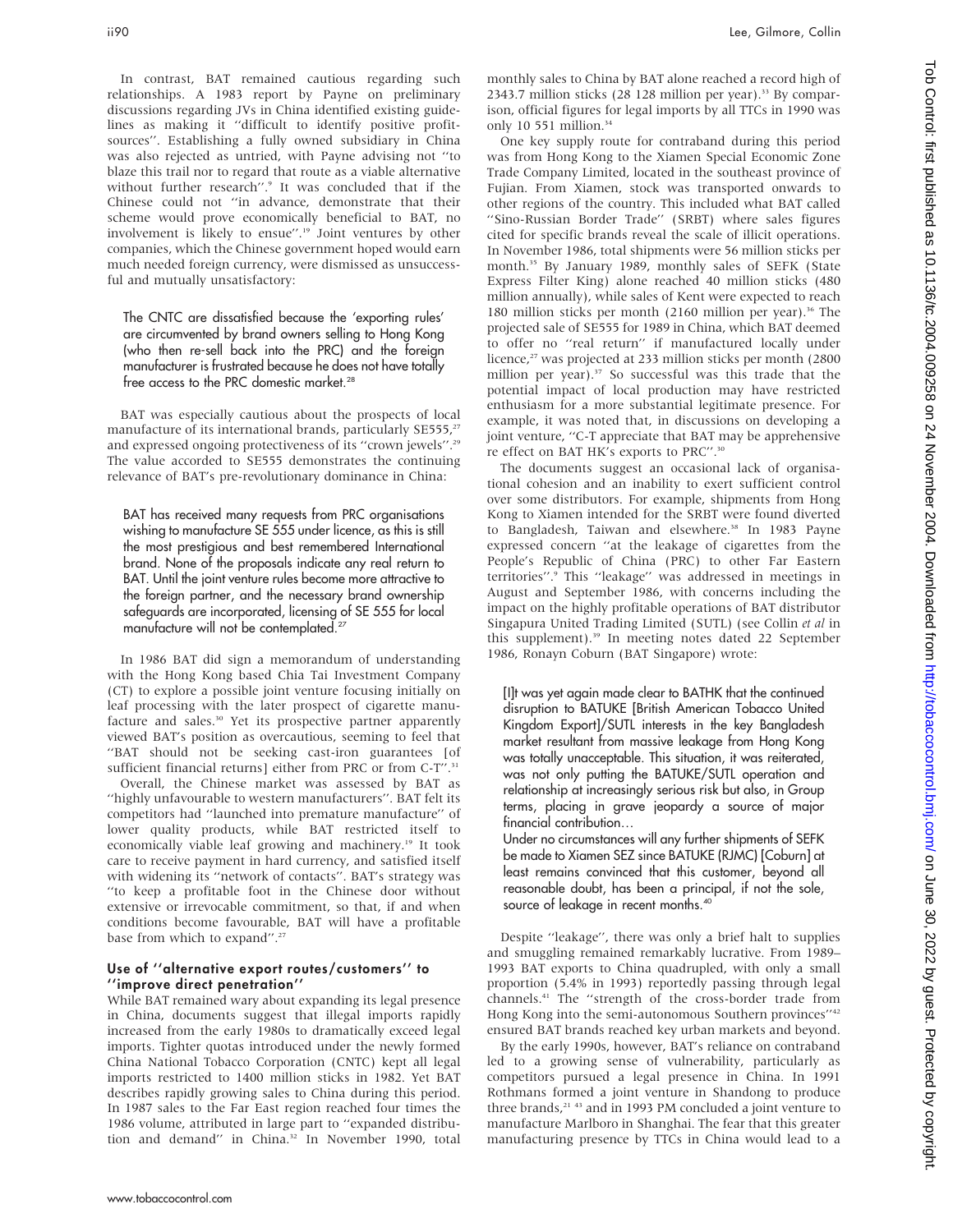crackdown on smuggling was identified as among the key threats to BAT's business plans:

Authorities' efforts to curb illegal imports will increase, although they will remain sporadic and inconsistent. However, access of exports from PAC RIM [Pacific Rim] countries will still be possible.<sup>44</sup>

Similarly, in a 1993 memorandum marked ''SECRET'' from Susan Osborne (Brand Manager SE555, BATCo) to Jimmi Rembiszeski (Marketing Director, BATCo), the PM joint venture was described as a threat to import dependent brands "555, Kent and Hilton" which "may suffer from [a] tightened policy''. Osborne warned:

You will see from the attached that PM has confirmed an JV agreement to manufacture Marlboro in Shanghai (capacity unknown). Clearly this is consistent with their strategy to build legitamite [sic] domestic sales.

I believe that this action may have serious implications for our GT [general trade, a euphemism for cigarette smuggling<sup>39</sup>] business in China in the medium to longer term.

I address this to you in the context of 555

#### Issues/assumptions

1. The Beijing government is capable of controlling product flow

2. Given the profile the Chinese government is seeking as a world leader (for example, 2000 Olympics) it is unlikely that they will want to be perceived as the contraband capital of the globe

3. Once Marlboro is manufactured locally manufactured 555, Kent and Hilton, dependent on import may suffer from tightened policy

4. I am not aware of current BAT JV status in China via BAT China or the NBD in Windsor House

5. Certainly we would locally manufacture 555 as opposed to sacrifice the consumer franchise if exports become restricted (555 original heritage was locally made prior to 1948).<sup>45</sup>

Concerns about risks to contraband sales were supported by growing efforts by Hong Kong and Chinese authorities to investigate smuggling. In May 1991 it was reported by BAT HK that customs officials in Wenzhou ''made a surprise move by burning up 400 cases of contraband foreign cigarettes".<sup>46</sup> In 1994 the government confiscated 510 000 cases of smuggled cigarettes, estimated to be a small fraction of the US\$1 billion in lost revenue annually. The CNTC estimated that 99% of foreign cigarettes sold in China in 1996 were contraband.47 In 1998 Premier Zhu Rongji and President Jiang Zemin began a long running anti-smuggling campaign, including investigating the suspected involvement of the People's Liberation Army in the illegal trade.<sup>12 48 49</sup> In Hong Kong, investigations under the Independent Commission Against Corruption led to the murder of a key witness, and a BAT Hong Kong executive was convicted of taking bribes in connection with cigarette smuggling. Reports indicate that BAT sales to a Hong Kong based network smuggling into China and Taiwan, and backed by the Triad (organised criminal group), totalled approximately US\$1.2 billion between 1987 and 1993.<sup>39</sup>

BAT's response to this riskier environment was ''[t]o improve overall availability, particularly direct supply in North and Central regions'' to ensure that its brands would maintain a strong market presence in the face of growing competition. The company also stated that it would

''investigate alternative export routes/customers that will improve direct penetration of UK brands in northern and central provinces''50 given legal sale of imports were focused primarily in Beijing, Guangdong and Shanghai.

### ''To gradually increase sales through CNTC so as to improve positive sales ratio over other channels"<sup>51</sup>

A second strategy by BAT was to seek a firmer legal footing in China. Expectations of China's potential economic stature were beginning to be realised. The economy grew by 8.2% per annum between  $1978-95$ ,<sup>52</sup> outperforming the recession hit countries of North America and Western Europe. In 1986 the Chinese government submitted its membership application to the General Agreement on Tariffs and Trade (GATT), later the World Trade Organization (WTO), signalling its commitment to further expand foreign trade and investment. BAT expected membership to reduce barriers to market entry by TTCs.

BAT drew on its experience in other emerging markets. In 1991 it had formed the New Business Development unit (NBD) to develop new investment opportunities,<sup>13 53</sup> particularly in the former monopoly markets of Eastern Europe and the Far East.54 In January 1993, BAT undertook a major company restructuring entitled ''Project Rubicon'', driven by concerns that NBD could not adequately deal with all the opportunities available at the time.55 56 It was felt that BAT's decentralised structure was inefficient,<sup>57</sup> <sup>58</sup> and there was an urgency ''to exploit the growing opportunities for its brands in world markets''.59

In 1993 BAT formed a specific NBD Team for China ''[t]o assist BAT Industries in the development of new investment opportunities''.60 Strategies to be used, namely acquiring "best production capacity" and achieving "limited exclusive brand opportunities'', had already been tried and tested in what BAT described as "it's first stage of NBD acquisitions" in Eastern Europe and the former Soviet Union.12 61 In China, an immediate scaling up of company presence was planned, including opening four more area offices in 1993 ''to maximise our focus on the China market".<sup>62</sup>

By the mid 1990s, BAT was actively pursuing closer cooperation with Chinese counterparts which it had previously been reluctant to engage. The company's aim was ''To gradually increase sales through CNTC so as to improve positive sales ratio over other [illegal] channels.''51 Despite a slower start, BAT aimed to overtake the competition via a "'first strike' mindset" to establish market leadership.<sup>63</sup> This proactive strategy included a desire for agreements on licensing, contract manufacturing, profit sharing, marketing only joint ventures, strategic alliances and, most sought after of all, equity JV.<sup>59</sup>

On 22 February 1995 a letter of intent was signed with a number of provincial tobacco companies for leaf and manufacturing projects. The letter of intent was seen as a means to:

- Develop and maintain first class relationship with STMA/ CNTC
- Enhance the corporate image of BAT as a credible and responsible multinational
- Build up BAT's capability to influence in the industry<sup>64</sup>

For these purposes, BAT sought local partners that were politically influential, strategically important to the STMA/ CNTC, and willing to cooperate on a long term basis towards an equity JV. The establishment of ''contract manufacturing'', plus a marketing and sales joint venture, was intended to achieve several objectives including the establishment of a legal entity, side stepping CNTC's over-capacity problem and: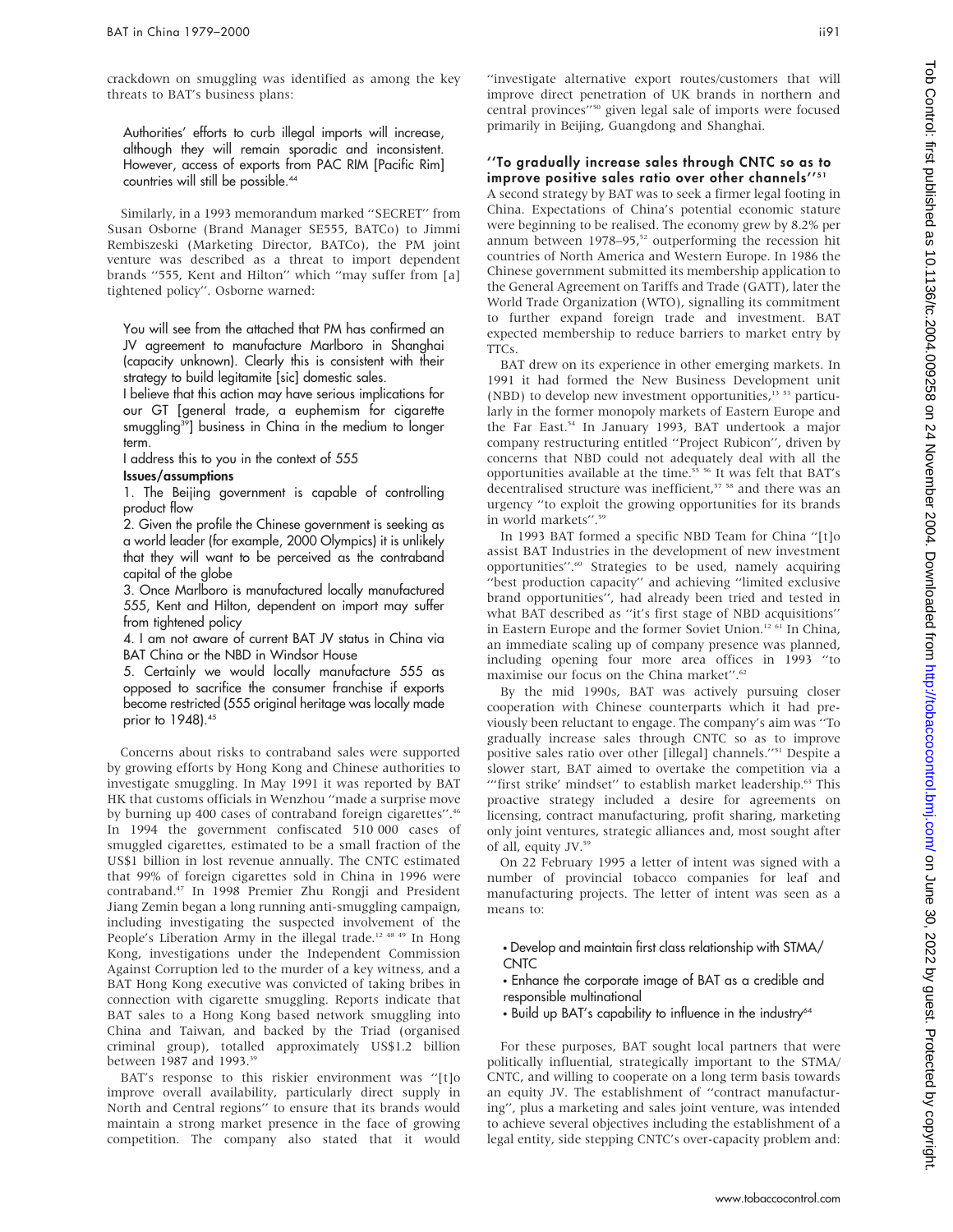## • To normalise and increase BAT's control on marketing activities<sup>62</sup>

After prolonged negotiations, BAT signed an agreement in 1996 with the Guizhou Huang Guo Shu Group, the second largest provincial tobacco producer,<sup>65</sup> to jointly develop a new lights brand. The agreement was heralded as a major competitive breakthrough, although the brand was not launched until May 2000.<sup>66</sup> The agreement also fell short of the equity JV that was now BAT's "ultimate goal".<sup>67</sup> BAT was pursuing an equity JV for key brands SE555 and Kent, in the form of localised manufacturing, and a permanent manufacturing and business base.<sup>62</sup> Additionally, BAT wanted an agreement with the CNTC ''which would allow control over marketing and distribution of our brands within the PRC".<sup>68</sup> NBD China was charged with the task of establishing a full JV that would enable quality control, and competitive advantage via sales representatives on the ground.<sup>62</sup> Through such an operation, BAT sought ''[t]o obtain a 15% share of the Greater China market by 2015'', representing 250 billion sticks of which 168 billion would be BAT brands and 82 billion jointly developed brands.<sup>66</sup>

As negotiations progressed for China's accession to the WTO, including reduced tariffs on imported cigarettes, competition among TTCs to gain market entry intensified. Yet, according to industry reports, progress by all companies remained slow. Despite concerted efforts to woo Chinese authorities, and various agreements were reached after prolonged negotiations, an equity JV remained elusive. For example, in 2001, BAT chairman Martin Broughton's announcement that the Chinese government had granted approval for the signing of a joint venture was met with the comment by an STMA official that ''the Chinese tobacco industry is not open to foreign investment".<sup>69</sup> When the company again announced in July 2004 that it would become the first foreign company to manufacture cigarettes in China,70 STMA officials again quickly denied approval had been given.<sup>71</sup> With massive oversupply of tobacco domestically under central planning, the government was not keen to encourage increased imports.<sup>72</sup>

#### Increasing advertising ''where restrictions are not fully enforced''

As well as the active pursuit of a joint venture, BAT commissioned detailed market research about the diverse Chinese market. Initial research confirmed BAT as the clear market leader among foreign imports led by SE555, although official imports comprised under 1% of the total Chinese market in the early 1990s.<sup>33</sup> The identified strategy was "to further grow SE555's dominant share from 13.6% in the imported segment in the duty paid and duty free markets'' based on the brand's ''intrinsic exclusivity and prestige''. Premium local brands such as Panda, Zhonghua, Ashima, Red Pagoda, and Yun Yan were acknowledged, but the longer term threats were identified as Marlboro and Rothman's Dunhill brands:

SE555 has no available imported equivalent in terms of heritage, status, or prestige. However, Marlboro has historically attempted (and so far failed) to embark upon a pricing strategy of achieving retail pricing parity with SEFK which could threaten the premium pricing, and consequently status values of SEFK.

With the strong imagery of Marlboro, as well as the strong status and gift giving qualities [supporting] more widespread consumer penetration, Marlboro represents the greatest immediate threat to SE555.<sup>73</sup>

At the lower end of the market, Hilton was identified as BAT's ''value for money'' brand intended to be ''the 'starter' or 'staging' brand'' for the all important Chinese mass market where most consumers were then placed. It was hoped that, as the country became more prosperous, consumers would ''trade up from local to import brands, often to higher priced imports''.74 Hence, Hilton would serve as a lower price alternative to SE555.75

The documents reflect an urgency to increase spending on marketing to match competitors despite the introduction of the Control of Tobacco Products law in 1992 which, inter alia, banned advertising in the print and broadcast media.<sup>76</sup> PM was reportedly spending ''twice as much as BAT on communications'', with ''90% of total expenditure'' on marketing on the European Community and Far East, the spending gap having grown particularly pronounced in support of international brands.<sup>77</sup> From 1993-94 BAT increased communication spending in China by 43%.78 While advertising restrictions were not fully enforced in some provinces, BAT anticipated that these would ''succumb to Central Government's pressure to enforce the advertising ban".<sup>74</sup> The BAT China company plan therefore proposed substantial marketing activities to exploit this window of opportunity:

• To maximise the opportunity to increase communication spend behind major media, especially TV, in strategic regions to build brand awareness of international brands.  $\cdot$  To actively secure quality outdoor signages in major cities for long term in anticipation of clamp down on major media for cigarette advertising.

• To work with other tobacco companies to lobby the Central Government in relaxing restriction.79

A key objective was to establish and then increase advertising in key markets, notably Beijing, Shanghai, and Guangzhou. In 1992, BAT's overall marketing strategy targeted advertising agencies ''that are well established in China, that provide a national service, are of international reputation, and are acceptable to IBM [International Brand Management] unit".<sup>80</sup> The UK based advertising firm BSB was identified to lead BAT's scaling up efforts, with a strong emphasis on developing local contacts.

The best way of identifying media opportunities, achieving planned media buys and conducting initial negotiations is through local persons who are well connected to decisionmaking authorities in their own locales. The idea of doing business with one's own kind is very important to the Chinese.

In this respect, it is recommended that a network of local contacts or representatives be set up by BSB within China, to the extent of at least having one contact in each priority province.<sup>81</sup>

BAT sought to circumvent the 1992 national advertising restrictions by exploiting regionality (with local attitudes to advertising being seen as a function of distance from Beijing and relative economic autonomy), the increasing need for foreign currency, and local subjectivity in interpreting ''what extraordinary circumstances provide sufficient reason to be flexible and to relax prohibitions'':

In this environment where the only constant is inconsistency, it is obviously that media planning for cigarette products in China must be flexible, media strategies must be clearly defined by region, and tactics for negotiations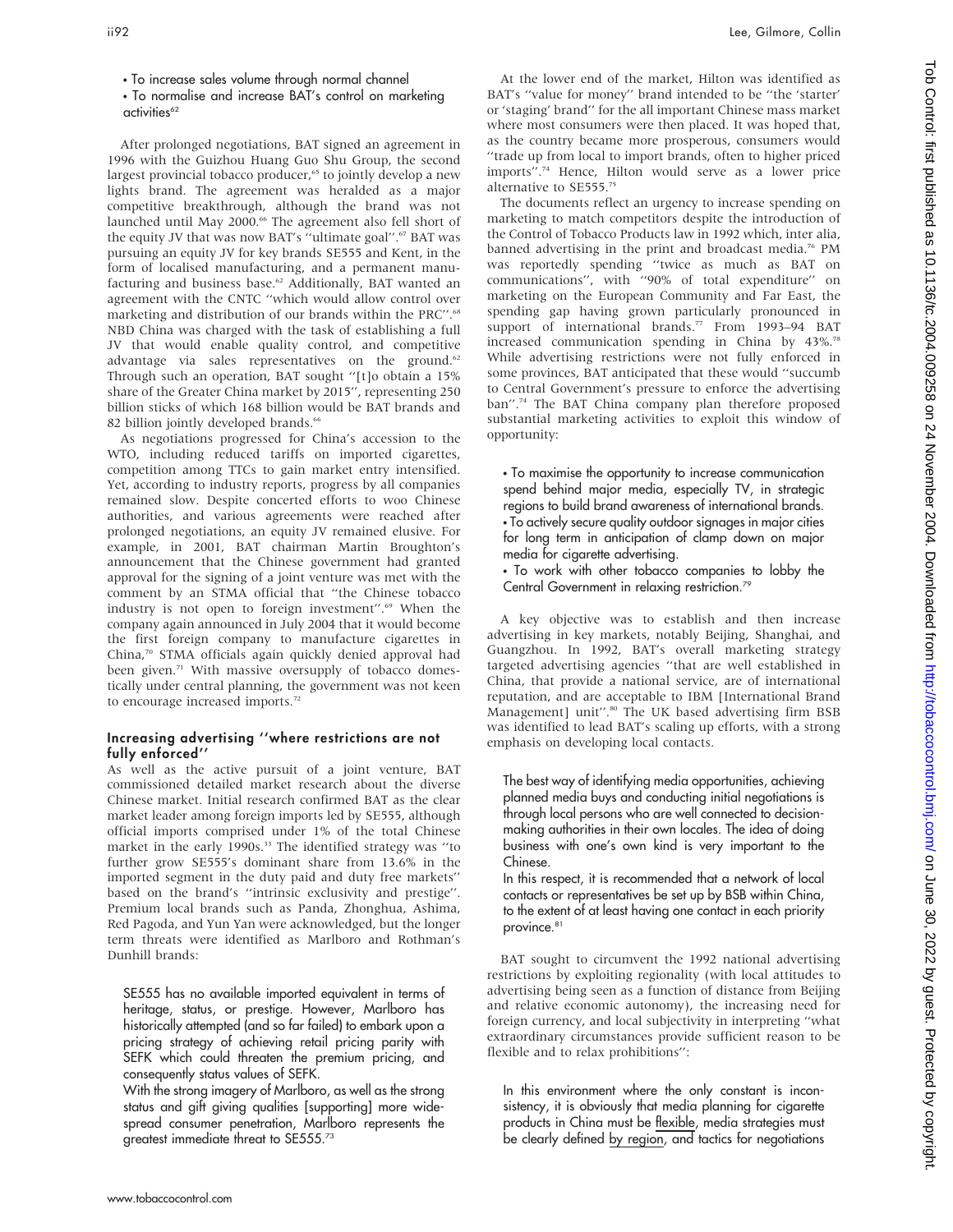must be creative and cognizant of the sensitivities to the product.<sup>82</sup>

### Corporate social responsibility in practice: preserving marketing freedom, undermining health

BAT has long sought public relations opportunities to invest in communities in ways that advance commercial and political objectives. In 1992, for example, HK\$300 000 was given to repair the Haizhou bridge in Guangzhou, an investment viewed as ''the sort of gesture to which officialdom will be obligated, and (that) can benefit 555 and BAT more ways than advertising alone".<sup>83</sup> Such opportunities have recently been more systematically pursued as BAT's broader strategy has increasingly emphasised its high profile ''corporate social responsibility'' (CSR) initiatives.84 The CORA (Consumer and Regulatory Affairs) section of the Asia Pacific North Company Plan 2000–2002 set the broad objective across Hong Kong and China of becoming ''known as a responsible company in a business seen to be controversial".<sup>85</sup>

Activities such as endowing a Chair of Marketing at a Shanghai business school, sponsoring the Beijing Orchestra, and financing a ''youth smoking prevention'' programme have been depicted by BAT executives as evidence of the company's contribution to sustainable development in China.86 87 In contrast, internally the regional plan highlights the role of such exercises in promoting ''a positive reputation in order to improve our ability to shape the future business environment".<sup>80</sup> Such apparent philanthropy is rather part of a broader strategy to prevent tighter marketing restrictions.<sup>88</sup> CORA proposed a number of actions to ''promote advertising and sponsorships as vital business activities'' in China including: ''Continue to lobby for marketing freedom'', ''Influence the drafting of the supplemental tobacco advertising laws'', and ''Lobby the Ministry of Public Health to reprioritise health issues. Hepatitis is the number 1 killer disease in China.'' The key performance measure for success in securing such a reorientation would be that ''(t)he liver disease prevention program is endorsed by and goodwill is generated among the Ministry of Public Health and senior government leaders".<sup>83</sup>

The disregard for public health characteristic of such ''corporate responsibility'' is further illustrated by regional plans to ''(p)ut ETS [environmental tobacco smoke] into its proper perspective",<sup>80</sup> namely to create controversy around the scientific evidence linking second hand smoke and ill health. The plan emphasised promotion of ''the concept of accommodation [such as smoking and non-smoking areas] to lobby for the delay of further restrictions on public smoking''. Proposed activities in China included lobbying for the establishment of indoor air quality standards, the launch of a public education programme via the STMA website, and the continuation of a "PRC ETS research project".<sup>83</sup> Such plans correspond with industry efforts elsewhere to undermine public debate on ETS.<sup>89</sup>

Critically, the plan also outlines proposals aimed at countering the WHO's Tobacco Free Initiative in China, with a strong emphasis on undermining negotiations for the Framework Convention on Tobacco Control (FCTC). BAT was the most vociferously critical among TTCs in its criticisms of the proposed convention,<sup>90 91</sup> and the Asian region assumed a critical role in its strategy to counter what BAT China's Ooi Wei-Ming (managing director) identified as ''the spectre of global tobacco control".<sup>82</sup> The strategies proposed to address the FCTC within China were:

(b) Form alliance with STMA in lobbying to defend the legitimacy and marketing freedom of the tobacco industry (c) Proactively publicise WHO's agenda and the progress on FCTC.

(d) Lobby the participation by officials of other ministries (including officials having financial, trade, taxation, environment, and agricultural portfolios in the FCTC Working Group and an inter-governmental negotiating body) to influence the drafting and be opposed in most part to the FCTC.<sup>83</sup>

The STMA is clearly identified as the key to achieving broader political influence over the FCTC, being repeatedly highlighted as the subject of proposed lobbying activities, with the intended outcome being that ''STMA forms an alliance with BAT and adopts BAT company positions in its discussions and work with other ministries".<sup>83</sup> An indication of the initial success of this strategy is provided by Brenda Chow's (director of public affairs, BAT China) reported claims that BAT ''persuaded the monopoly to look at it from a national economic perspective'', and secured the inclusion of STMA officials among China's negotiating team.<sup>92</sup>

## DISCUSSION

BAT continues to portray its operations as born in, and "intrinsically linked to the social development"<sup>81</sup> of, countries like China in which it established an early presence. This self serving portrayal may be disingenuous, but it highlights the distinctively global character of the company by comparison with other TTCs.<sup>93</sup> BAT's performance and prospects in China remain shaped by this history. The company's competitive advantage is seen as residing in its long term presence,<sup>94</sup> a major contributing factor to the current strength of SE555.95 In 2001 Martin Broughton cited this history as enabling the agreement to build a factory in Sichuan Province.<sup>96</sup> In the announcement of a similar agreement in July 2004, with China Eastern Investments, to build an £800 million factory to produce 100 billion cigarettes annually, the Financial Times stated that ''BAT is believed to have used its historic connections with China to facilitate the deal".<sup>97</sup> The difficulties following these agreements, and China's signing of the FCTC,<sup>98</sup> indicate that BAT's recent progress has by no means gone unchecked. Nevertheless, despite initial reluctance, the company is today more ambitious in its China strategy than its competitors.<sup>9</sup>

This paper argues that BAT's initial strategy to re-enter China from the late 1970s was characterised by caution, in contrast with the active efforts by PM, RJR, and others.<sup>11</sup> Frustrated by bureaucratic complexity, import quotas, and the terms for foreign investment set by the Chinese government, BAT limited itself to leaf development and equipment sales. Behind the scenes, however, it relied heavily on contraband to protect its lead position in the import market, and to penetrate new regions of the country. It was only when BAT began to feel vulnerable by its dependence on illegal imports that a firmer legal presence was sought. From the early 1990s, the company began to actively pursue a joint venture and increase marketing efforts.

These findings are pertinent for two reasons. First, the tactics used in China are remarkably similar to those used in the former Soviet Union (FSU) where a cautious stepwise approach, focusing initially on imports and later local manufacturing, was employed.<sup>12 13</sup> Here, the company was also more cautious than its major competitors in establishing legal imports and manufacturing, perhaps inappropriately so, and possibly missing major opportunities. Instead, permitting sales to build via smuggling was its key strategy. Interestingly, one of the key attractions of the FSU was its border with China, with BAT specifying that it would review its strategy for SE555 when more was known about the smuggling routes to China. Later, when seeking to reduce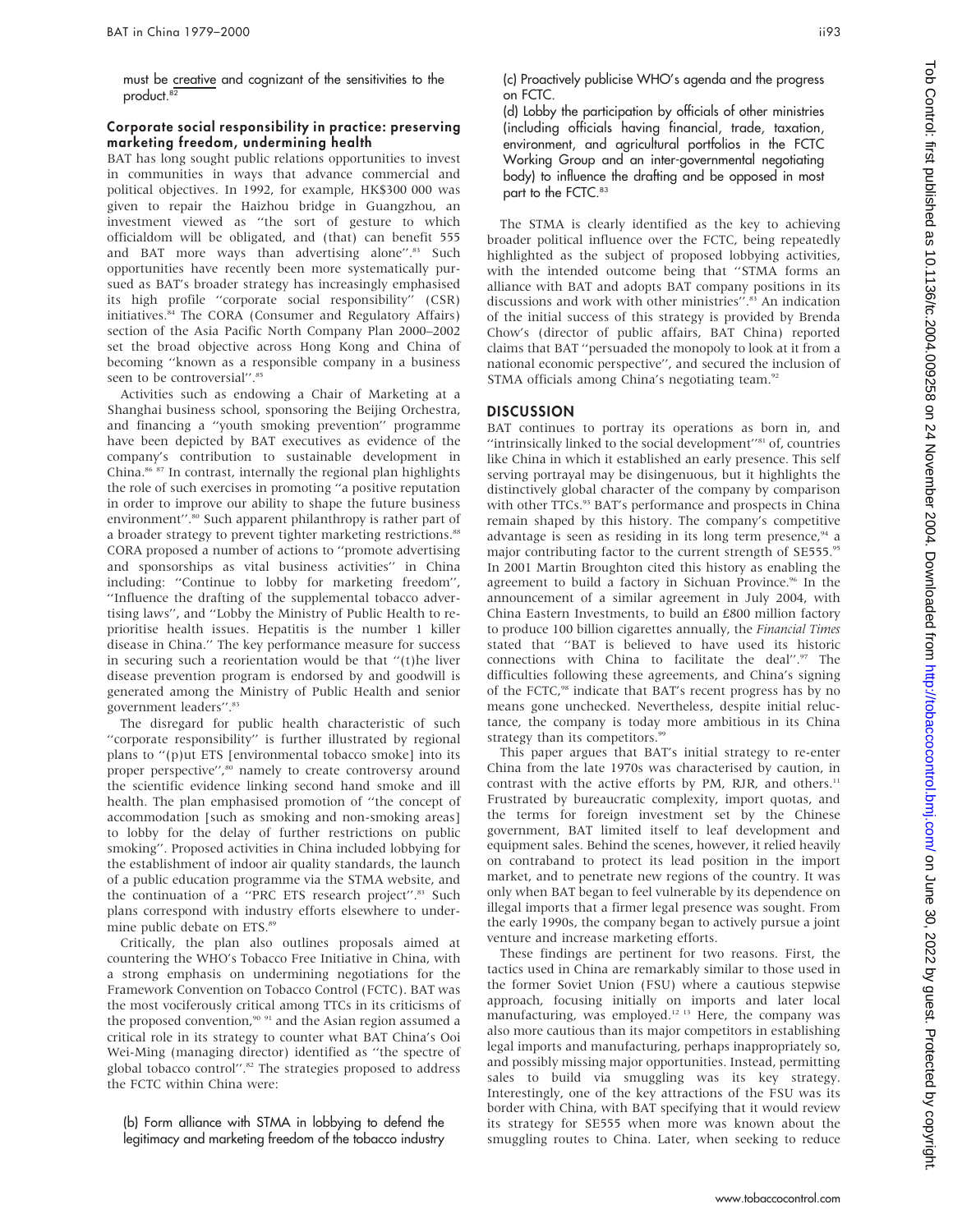# What this paper adds

China is the key new market for TTCs but little is known so far about specific market entry strategies used over the past two decades. Previous analysis of China based on industry documents has drawn on documents available on-line which largely excludes documents related to BAT. This paper is the first detailed analysis of previously unseen documents only available on-site from BAT's Guildford Depository, focusing on the tactics used by the company to re-enter the Chinese market.

The paper demonstrates that BAT's actual strategy in China differs somewhat from its public stance. While the company has consistently sought to present itself as a preferred foreign investor to the Chinese government, including corporate social responsibility initiatives, in practice, it has engaged in dubious tactics to circumvent persistent barriers to market entry. BAT's efforts to use its historical dominance as leverage over other TTCs in China is also shown.

dependence on contraband sales, the company effectively exploited weak local enforcement of advertising restrictions.

Second, these similarities with the Chinese context, in turn, can be used to inform the development of appropriate tobacco control measures. It is noteworthy that in China, where the transition to a market economy has been comparatively successful and the national government has so far effectively resisted local expansion of TTCs, BAT has still been able to build market presence. Admittedly, foreign brands remain a small albeit growing proportion of the total market. Yet it is clear that far better policing of imports (for example, through a tax marker system with appropriate monitoring and penalties) is needed. Restrictions on legal imports are meaningless where smuggling is so rife. Similarly, stricter local enforcement of advertising restrictions is needed in such emerging markets to prevent an undermining of national and international policy. More recently, BAT has sought to circumvent regulation through its sponsorship of the Chinese Grand Prix in September 2004100 101 and its CSR initiatives. Comprehensive restrictions on marketing and advertising, in line with the FCTC, and effective enforcement by all levels of government, and by all governments, is the only effective way forward.

#### ACKNOWLEDGEMENTS

This research is supported by funding from the National Cancer Institute, US National Institutes of Health, Grant Number 1 RO1 CA91021–01.

Documents cited in this paper not currently available on existing websites will be posted on the Tobacco Control Research page on the London School of Hygiene and Tropical Medicine website http:// www.lshtm.ac.uk/cgch/tobacco/index.html.

#### Authors' affiliations .....................

K Lee, J Collin, Centre on Global Change and Health, London School of Hygiene & Tropical Medicine, London, UK; kelley.lee@lshtm.ac.uk A B Gilmore, European Centre on Health of Societies in Transition, London School of Hygiene & Tropical Medicine

Conflicts of interest: No competing interests

#### REFERENCES

- 1 Kluger R. Ashes to ashes. New York: Vintage Books, 1996.
- 2 Yang G, Fan L, Tan J, et al. Smoking in China, findings of the 1996 National Prevalence Survey. JAMA 1999;282:1247–53.
- 3 Liu RB. Step By Step, It will take time before foreign cigarette makers can reap the full benefits of China's WTO membership. Tobacco Reporter 2002;March:26–8.
- 4 World Health Organization. Smoking in China: a time bomb for the 21st century. Fact Sheet No. 177, August 1997. www.who.int/tfi.
- 5 Hu A. Towards coordinated growth. Tobacco Journal International 2002;5:100.
- 6 Cox H. The global cigarette. Origins and evolution of British American Tobacco 1990–1945. Oxford: Oxford University Press, 2000:149.
- 7 BAT China, Business Department, ''History of BAT in China,'' 27 November
- 1995, Guildtord Depository, Bates No. 50049097.<br>8 **Cochran S**. Big business in China, Sino-foreign rivalry in the cigarette<br>industry, 1890–1930. Cambridge, Massachusetts: Harvard University Press, 1980.
- 9 Payne JPHD, ''CHINA, The Past, The Present, The Future,'' Report Prepared for C. H. Stewart Lockhart, Chairman BATCo, 29 July 1983, Guildford Depository, Bates No. 301045266–92.
- 10 Fletcher R. Rothman's Regional Public Affairs Manager as quoted in Ibison D, ''Rothman's Deal Opens Heavenly Gates,'' Windows Magazine (Hong Kong), 16 October 1992:4.
- 11 **O'Sullivan B**, Chapman S. Eyes on the prize: transnational tobacco<br>companies in China 1976–1997. *Tobacco Control 2000;*9:292–302.<br>12 **Gilmore AB**, McKee M. Moving East: how the transnational tobacco industry
- gained entry to the emerging markets of the former Soviet Union—part I: establishing cigarette imports. Tobacco Control 2004;13:143-50.
- 13 Gilmore AB, McKee M. Moving east: how the transnational tobacco companies gained entry to the emerging markets of the former Soviet Union. Part II: an overview of priorities and tactics used to establish a manufacturing presence. Tobacco Control 2004;13:151–60.
- 14 Lee K, Gilmore AB, Collin J. Research of the Guildford Depository: an
- untapped resource for tobacco control. Addiction 2004;99:394. 15 Collin J, Lee K, Gilmore AB. Unlocking the corporate documents of British American Tobacco: an invaluable global resource needs radically improved access. Lancet 2004;363:1746-7.
- 16 Muggli ME, LeGresley EM, Hurt RD. Big tobacco is watching: British American Tobacco's surveillance and information concealment at the Guildford depository. Lancet 2004;363:1812–19.
- 17 Lardy N. Integrating China into the global economy. Washington DC:<br>Brookings Institution, 2002:30.
- 18 FAO. Issues in the global tobacco economy: selected case studies. Rome: Food and Agricultural Organization, 2003.
- 19 BAT. ''Draft China Strategy,'' n.d., Guildford Depository, Bates No. 303665583–584.
- 20 Payne JPHD, ''Co-ordination—Far East,'' Report to T. J. Lyon, BATCo,
- 7 March 1983, Guildford Depository, Bates No. 303665529–537. 21 BATCo. ''Contract,'' 6 December 1979, Guildford Depository, Bates No. 301045232–41.
- 22 BAT China, Business Department, "History of BAT in China," 27 November 1995, Guildford Depository, Bates No. 500049098.
- 23 **BATCo**. "Consignment Contract For Cigarettes (Translated from original agreement written in Chinese),'' 21 October 1981, Guildford Depository, Bates No. 301045253–57.
- 24 **BATCo**. "Contract For Processing Materials Supplied For State Express 555 King Size Filter Tipped (''555 Cigarettes'') Contract No: 82NO1A,'' 1982, Guildford Depository, Bates No. 301045228–31.
- 25 BAT China. "Business Development, Competitor Activities," 1995, Guildford Depository, Bates No. 500049109–121.
- 26 Reynolds RJ. Press Release, 20 June 1983, Bates No. 502281393–395. URL: http://www.legacy.library.ucsf.edu/ [Accessed 8 June 2004]. 27 Gallaher International. ''China Market Plan 1985/86,'' 1985, Bates No.
- not provided. URL: http://www.legacy.library.ucsf.edu/ [Accessed 8 June 2004].
- 28 BATCO. "China Strategy," 2 December 1982, Guildford Depository, Bates No. 301045336.
- 29 Adams Paul N. "Note to Mr G Li, Re: China-LOI," 5 January 1995, Guildford Depository, Bates No. 500048826–827.
- 30 Wai, Pong. "Restricted, Comments On Memorandum Of Understanding Between Chia Tai And BAT,'' Hong Kong, 7 January 1986, Guildford
- Depository, Bates No. 301045331.<br>31 **Payne JPHD**, BATCo. "File Note, Meeting held in Millbank with Chia-Tai to<br>discuss possibilities for co-operating with C-T in the PRC," 14 January 1986,<br>Guildford Depository, Bates No. 3
- 
- Board Meeting),'' 1987, Guildford Depository, Bates No. 201759194. 33 BATCO. ''General Manager's Review,'' November 1990, Guildford Depository, Bates No. 304002080–82.
- 34 Shafey O, Dolwick S, Guindon GE. In: Tobacco control country profiles, 2nd ed. Atlanta, Georgia: American Cancer Society, WHO and International
- Union Against Cancer, 2003. 35 Aitken J. ''re Sino-Russian border supply,'' Telex, 19 November 1986,
- Guildtord Depository, Bates No. 301634284.<br>36 Wai, Pong. ''General Managers Monthly Review. January 1989 China,''<br>2 February 1989, Guildtord Depository, Bates No. 301634045–48.<br>37 Scott, Mike. Letter to J.M. Aitken, 16 Aug
- Bates No. 301633986.
- 38 Ronayne Coburn, Letter to Brian Brockman, 25 September 1986, Guildford Depository, Bates No. 301634320.
- 39 Collin J, Le Gresley E, MacKenzie R, et al. Complicity in contraband: British American Tobacco and cigarette smuggling in Asia. Tobacco Control 2004;13(suppl II):ii104–11.
- 40 Coburn, Ronayn. ''File Note Hong Kong Meeting—22nd September 1986,'' 22 September 1986, Guildford Depository, Bates No. 301634322–24.
- 41 International Consortium of Investigative Journalists. Tobacco companies linked to criminal organizations in cigarette smuggling: China. http://